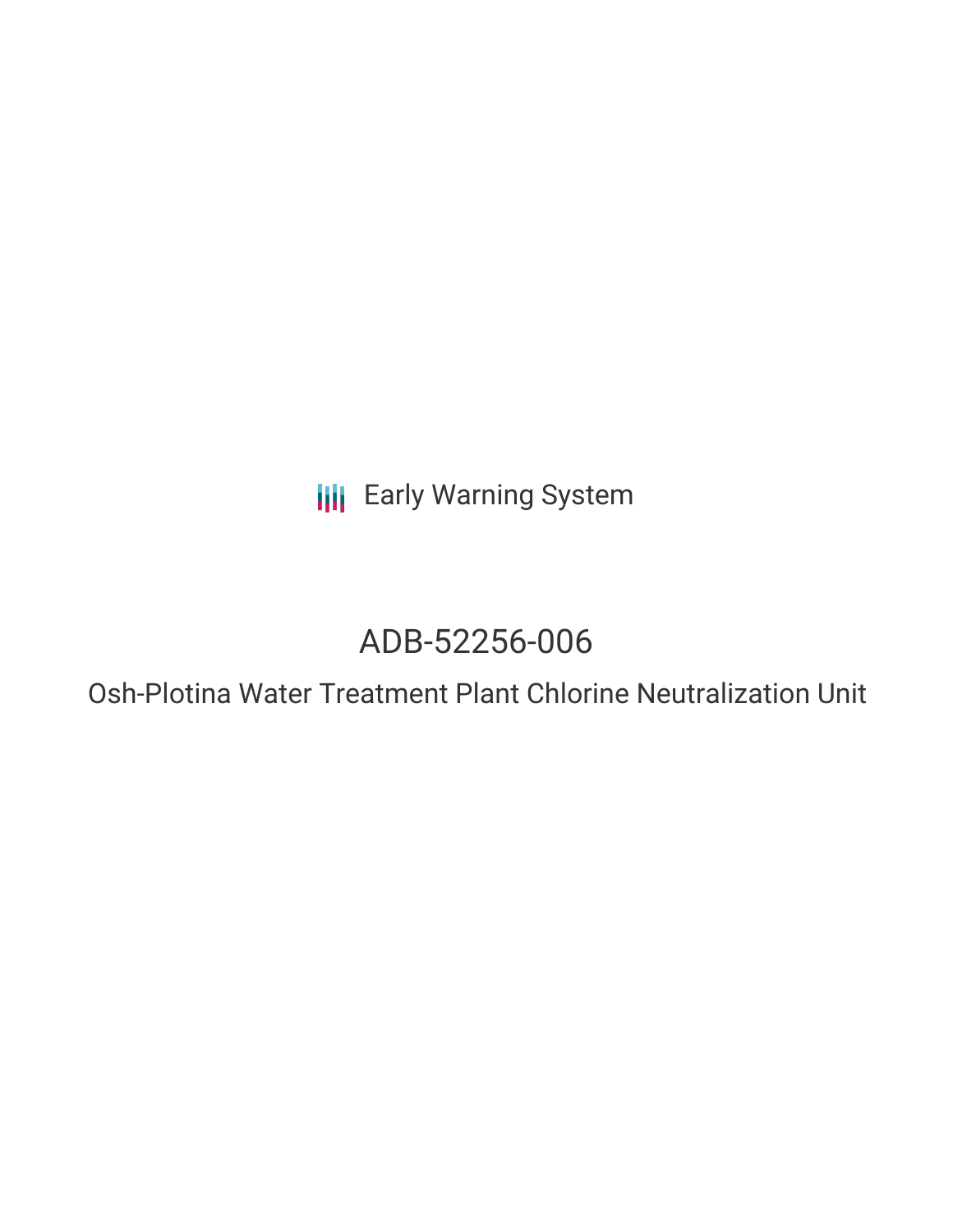

# **Quick Facts**

| <b>Countries</b>               | Kyrgyzstan                           |
|--------------------------------|--------------------------------------|
| <b>Financial Institutions</b>  | Asian Development Bank (ADB)         |
| <b>Status</b>                  | Approved                             |
| <b>Bank Risk Rating</b>        | B                                    |
| <b>Voting Date</b>             | 2020-06-10                           |
| <b>Borrower</b>                | Government                           |
| <b>Sectors</b>                 | Infrastructure, Water and Sanitation |
| <b>Investment Type(s)</b>      | Grant                                |
| <b>Investment Amount (USD)</b> | $$0.50$ million                      |
| <b>Grant Amount (USD)</b>      | $$0.50$ million                      |
| <b>Project Cost (USD)</b>      | $$0.50$ million                      |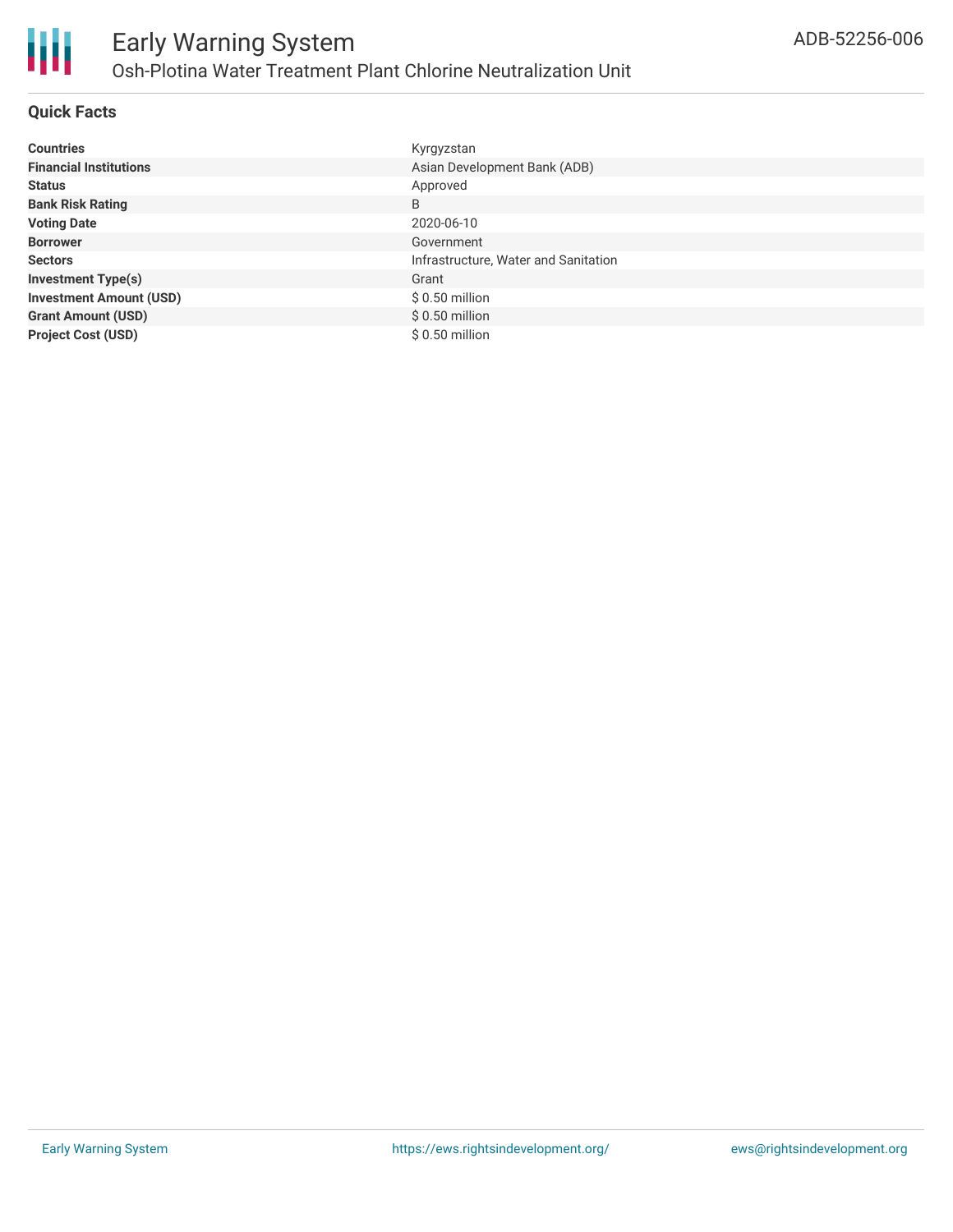# **Project Description**

#### **DESCRIPTION**

According to ADB site's information, 500 000 USD would be provided to Kyrgyzstan government with purpose of Osh-Plotina Water Treatment Plant Chlorine Neutralization Unit.

The first activity under the facility will support the physical upgrade of the chlorine neutralization unit at the Osh Plotina WTP, completed in September 2016 under the Emergency Assistance for Recovery and Reconstruction project. The unit will be upgraded to a higher international standard and provide 400,000 people with access to safe and reliable water supply. The activity will improve the development impact and sustainability of the project.

#### **PROJECT OBJECTIVES**

The facility will deliver for:

(i) supporting early design work and advanced procurement actions to alleviate project start-up bottlenecks,

(ii) strengthening the government's project implementation capacity,

(iii) introducing new technologies, standards, and management approaches,

(iv) enhancing the sustainability of ADB-financed investments through improved asset management practices,

(v) bringing completed infrastructure investments in conformance with up-to-date performance standards.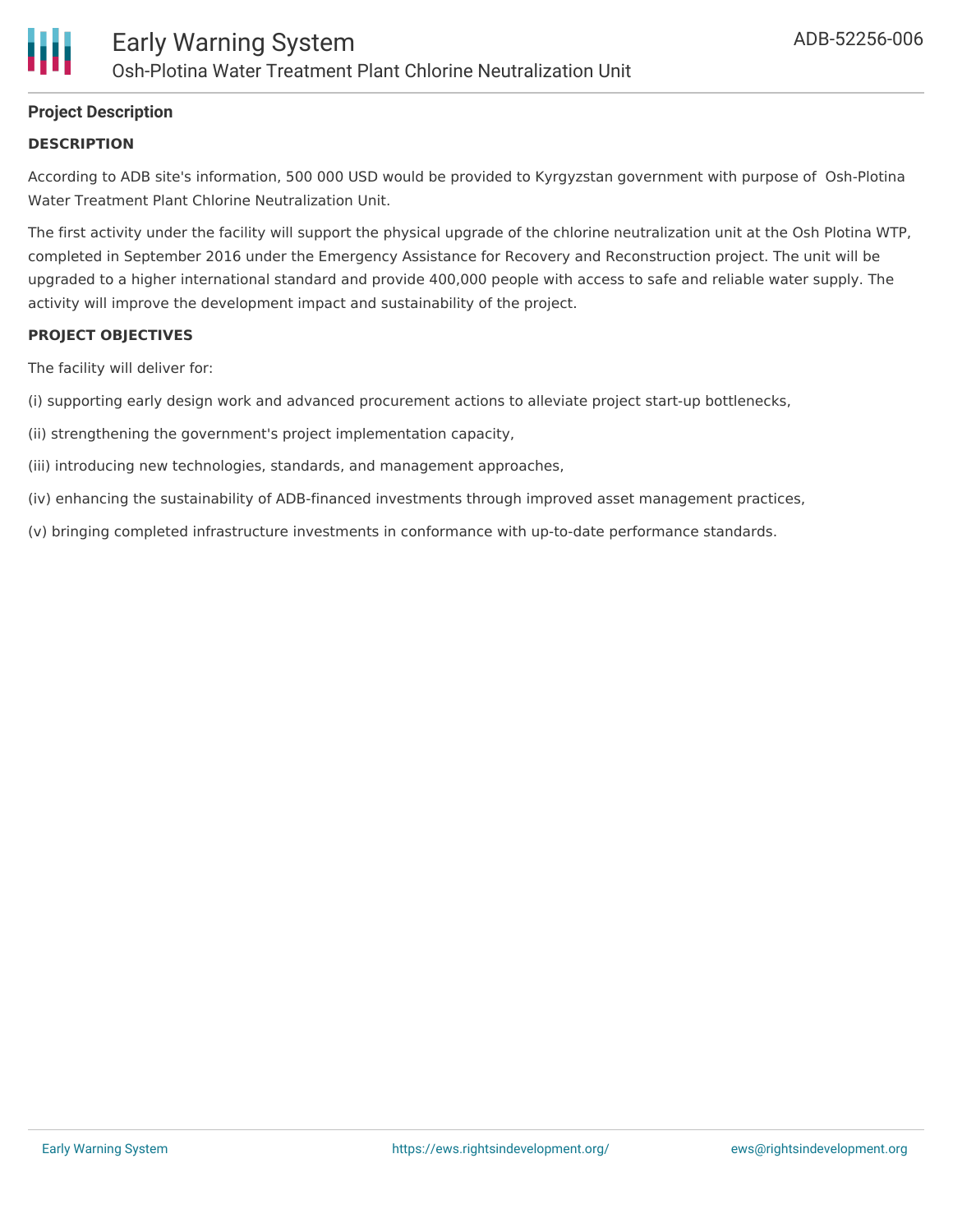

### **Investment Description**

Asian Development Bank (ADB)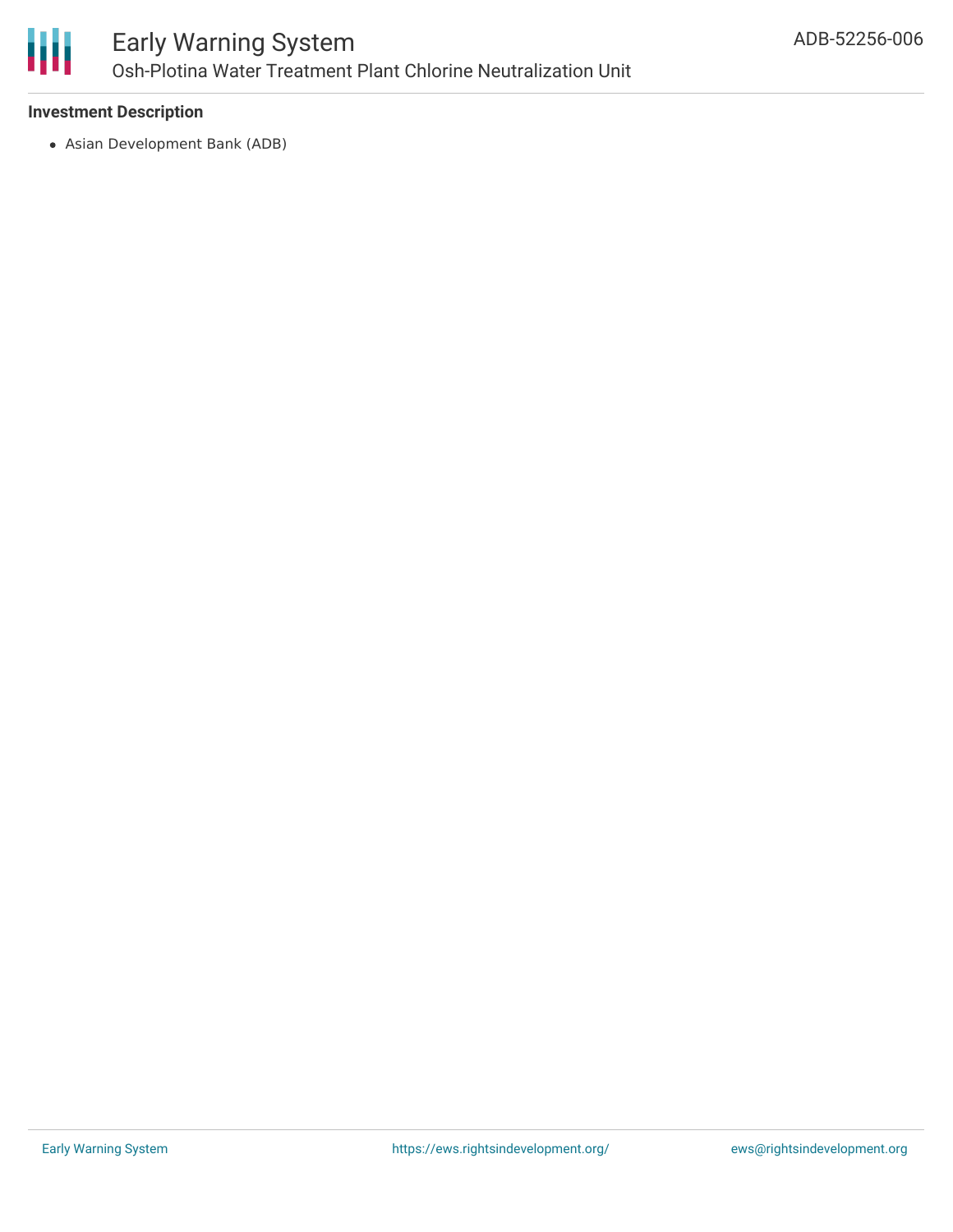#### **Contact Information**

#### **ACCOUNTABILITY MECHANISM OF ADB**

The Accountability Mechanism is an independent complaint mechanism and fact-finding body for people who believe they are likely to be, or have been, adversely affected by an Asian Development Bank-financed project. If you submit a complaint to the Accountability Mechanism, they may investigate to assess whether the Asian Development Bank is following its own policies and procedures for preventing harm to people or the environment. You can learn more about the Accountability Mechanism and how to file a complaint at: <http://www.adb.org/site/accountability-mechanism/main>

#### **Ministry of Finance**

Public Debt Department Room 500 58 Erkindik Boulevard Bishkek 720040, Kyrgzy Republic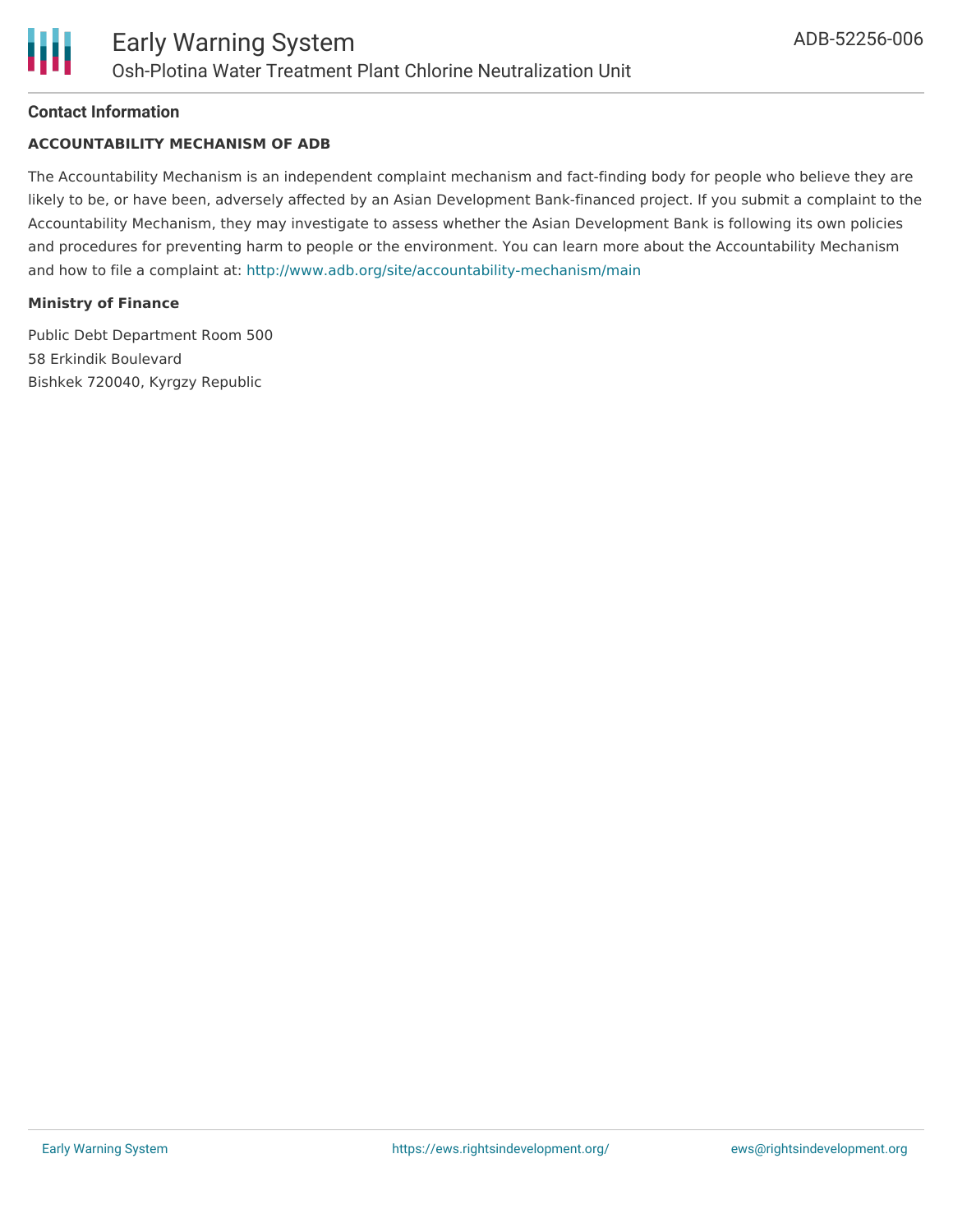

# Early Warning System Osh-Plotina Water Treatment Plant Chlorine Neutralization Unit

#### **Bank Documents**

• Project [Disclosure](https://ewsdata.rightsindevelopment.org/files/documents/06/ADB-52256-006.pdf) PDF [\[Original](https://www.adb.org/printpdf/projects/52256-006/main) Source]